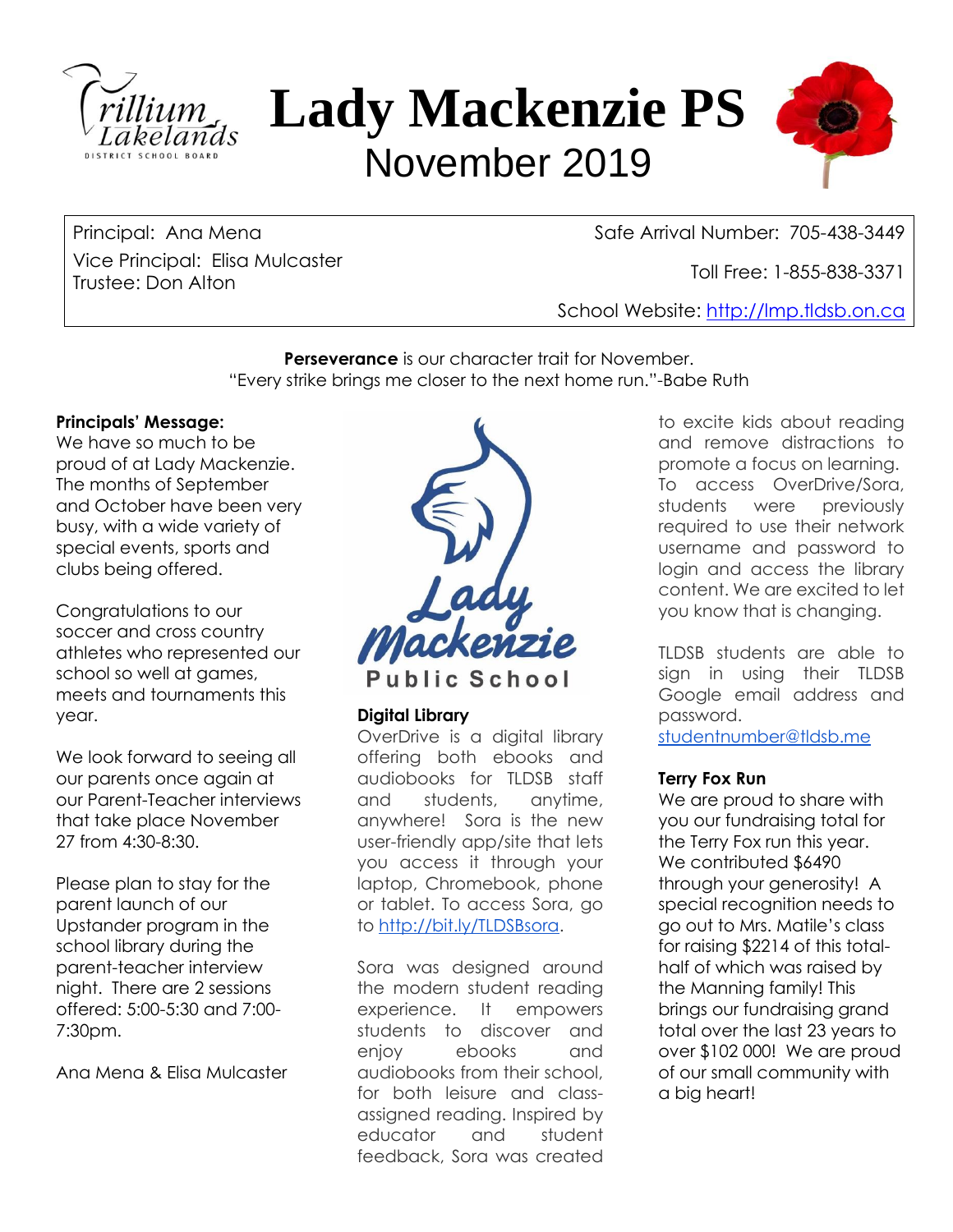## **Intramurals**

This week we are finishing up floor hockey intramurals and will start indoor soccer in November.

## **Battle of the Books**

The Battle of the Books will be happening again this year! Any students in grades 4 to 8 are welcome to participate. If you like reading, trivia and talking about books with your friends then Battle of the Books is for you. Stay tuned for the book launch in December! Please contact Mrs. Likuski for more details.

## **Cross Country**

We would like to recognize the cross country team for all of their hard work at the Cross Country meet at Ken Reid Conservation Area on October 2nd! An extra special shout out goes to Ashton Omland- Findley who placed 2nd, London Cater who placed 6th, Rylan Mitchell who placed 9th and Brooklyn Saunders who placed 5th.

## **Remembrance Day**

Families are welcome to join us November 11 for our Remembrance Day assembly



at 9:10 in the gym. Students in grades 5-8 will be walking to the cenotaph for an 11:00 ceremony.

## **Student Leaders**

We are so proud of the number of bus helpers, lunch monitors, recycling team



members and students that volunteer their time. Our students are contributing to making our school a great place to be!

#### **Lost & Found**

Every few months we donate bags of stylish clothing that are left behind in our lost and found. It is the beginning of November and our lost and found bin is full. Please remind your children to look through the bin to find any missing articles. Parents are also welcome to search! **Currently we have a pair of purple glasses unclaimed in the office.**

## **Intermediate Boys' Soccer**

Congratulations to the Intermediate Boys Soccer Team on a successful season. Your hard work and dedication was evident in our final tournament. Thank you for representing Lady Mackenzie with pride and being wonderful teammates. -Ms. Berry

## **Intermediate Girls' Soccer**

An awesome season for an awesome team! Mrs. deKoning and Ms. Mena thoroughly enjoyed coaching such a dedicated and driven team. The

highlight of the tournament had to be seeing the team make friends with other teams and watching some of the plays from practice in action in the games. Team members included: Samantha Cheung, Taryn Durward, Hannah Eastcott, Taelyn James, Marissa Giroux, Samantha LeMesurier, Mikki Manning, Sydney Manning, Serene McCarthy, Layla McKoy, Kinsley Misner, Kelly Olson, Brooklyn Saunders, Emma Shaw, Sidney Shaw, Brianna Stewart. Thank you to our parent volunteers who helped drive our team to the tournament and especially Mrs. Manning who made hot chocolate and cookies for us.

## **Inclement Weather**

If busses are cancelled due to inclement weather, it will be



posted on the TLDSB website (tldsb.ca) and announced on Bob FM radio. If busses are cancelled,

then the Boys' & Girls' Club after school program will also be cancelled. Register at



mybustoschool.ca to receive individual notices for bus cancellations.